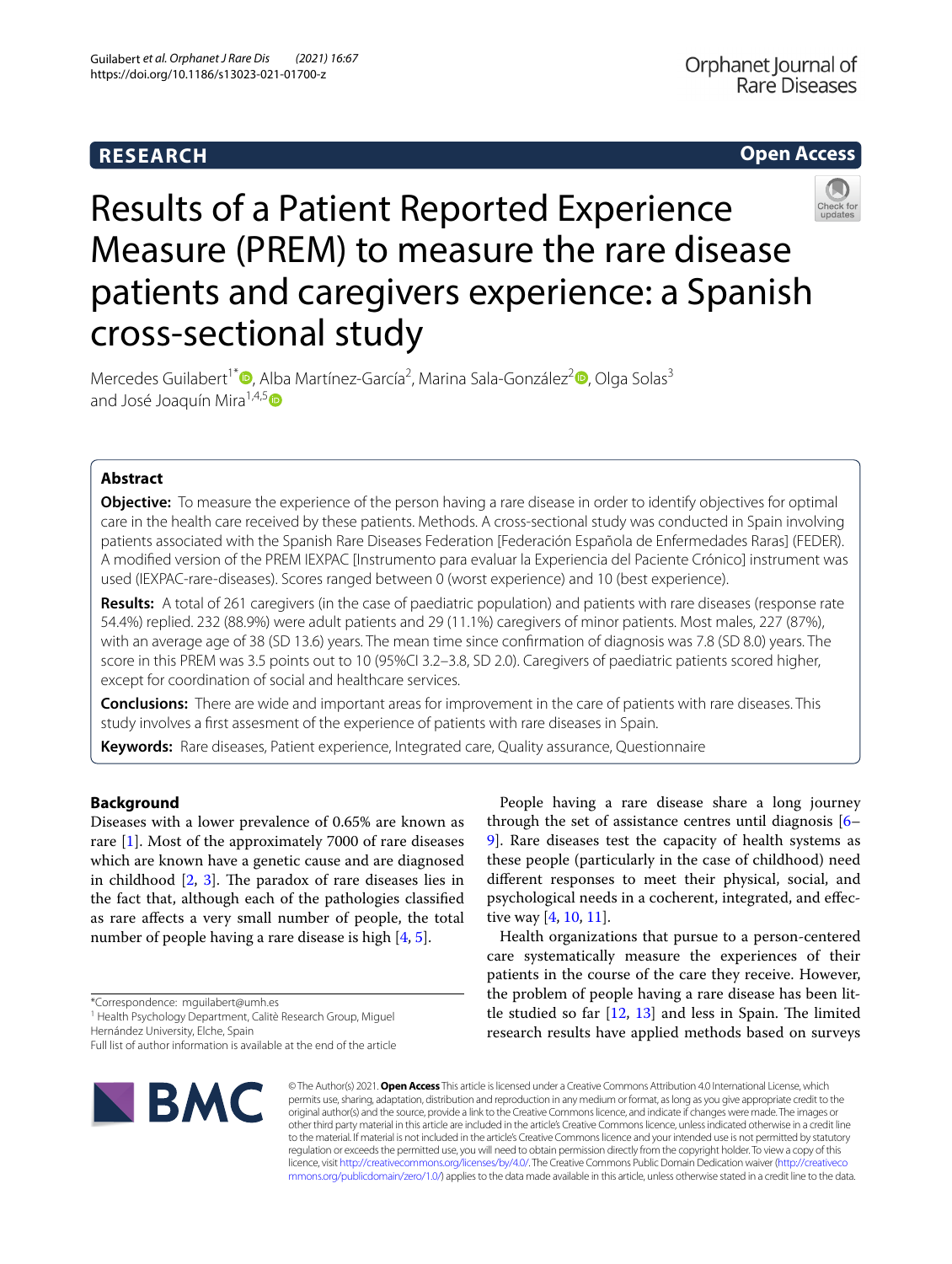or qualitative techniques. These results are similar and highlight the delays in diagnosis, the demand for information, and the burden of the family compared to other chronic processes. This last one is due to the uncertainty of low frequency, that relatives normally have more information about the disease than most professionals, that there is no adequate coordination between care levels as this role is exercised by relatives and that the care received is fragmented [[1,](#page-10-0) [14,](#page-10-11) [15](#page-10-12)].

Patient-Reported-Experience-Measure (PREM) is a methodological approach little applied in the case of patients with rare diseases, despite its extensive application in patients with chronic diseases  $[16]$ . This is a measure of a patient's perception of their personal experience of the healthcare they have received  $[17, 18]$  $[17, 18]$  $[17, 18]$  $[17, 18]$ . The PREMs are instruments that have been designed with the opinion and perspective of patients. Moreover, the PREMs have demonstrated its positive associations with health outcomes [\[4](#page-10-3), [19\]](#page-10-16).

As far as we know, in our country no studies have been carried out using standardised instruments (PREM instruments) to evaluate the experience of patients having a rare disease or their caregivers, analysing the response capacity and the degree of integration of healthcare provision at different levels of care. The aim of this study was to measure the experience of the person having a rare disease in order to identify objectives for optimal care in the health care received by these patients.

## **Method**

A cross-sectional study was carried out between June and December 2018. This study was approved by Ethics Committee of Clinical research at the San Juan of Alicante University General Hospital (18/303 on 5 February 2018).

## **Subjects**

A total of 480 subjects were invited to participate considering an error sampling of 5% and lost expected responses of 20%.

## **Procedure**

The Spanish Rare Diseases Federation [Federación Española de Enfermedades Raras] (FEDER) collaborated in this study sending a set of his afliates invitations to reply. They received a mail explaining the aim and the procedure for replying. This message included a link directing to the online questionnaire to be self-administered by subjects. Voluntary response and anonymized treatment were emphasized. A remainder was done to promote the response.

## **Instrument**

A modifed version of the IEXPAC instrument [[20](#page-10-17)] was applied. This instrument includes 11 items, plus an additional item for patients recently hospitalized. IEX-PAC explores characteristics and content of interactions between patients and professionals designed to improve outcomes, the ability of individuals to cope with their diseases, manage their own care and improve their wellbeing, based on interventions mediated by healthcare professionals, and experience of use the new forms of patient interaction with the healthcare system. For each item, patients responded on a 5-point Likert scale (range from never to always).

Four questions of this instrument were modifed to adjust to the rare diseases context (reinforcing the measure of patient-centered-care, support for engagement, and integrate care) and four specifc items were added to explore the experience with care in case of emergency care, homecare, being receiving support from social services and information received about diagnosis. Adaptation was done by a selection of specialist working on rare diseases and the research team applying consensus technique. Responses were transformed in scores following criteria applied by Orozco et al.  $[21]$  $[21]$  $[21]$  using the IEXPAC considering always (score 10), mostly (7.5), sometimes  $(5)$ , seldom  $(2.5)$  or never  $(0)$ . The overall score was calculated as the sum of individual scores for the 11 common items divided by 11 between 0 (worst experience) and 10 (best experience). This procedure allowed to compare data with the national study conducted by Orozco et al. including 1618 chronic patients having diabetes mellitus, human immunodefciency virus infection, infammatory bowel disease, or rheumatic diseases. Additionally, percentages of subjects who answered with the always option was calculated. These percentages allows identifcation of range in which improvement is needed and compare data with the Spanish studies conducted asking chronic patients[\[9](#page-10-6)] and caregivers of chronic patients (in that studies relatives have a diagnosis of Alzheimer, mental illness, and Chronic Obstructive Pulmonary Disease) [[22\]](#page-10-19) using the same scale.

This version of the IEXPAC was assessed by a set of patients representatives and their wording changes suggested were introduced to assure content validity and legibility. Additionally, metric properties of this instrument was assessed to assure the validity (applying exploratory factorial analysis) and reliability (using Cronbach's Alpha and Rho coefficient) of the measurement conducted in this study. The reliability measures using Cronbach's Alpha of this version of the IEXPAC instrument for rare diseases was  $0.87$  and coefficient Rho was  $0.86$  (for the 11 elements applied in all cases). Items converged in two factors explaining 59.4 of total variance (["Appendix 1"](#page-8-0)).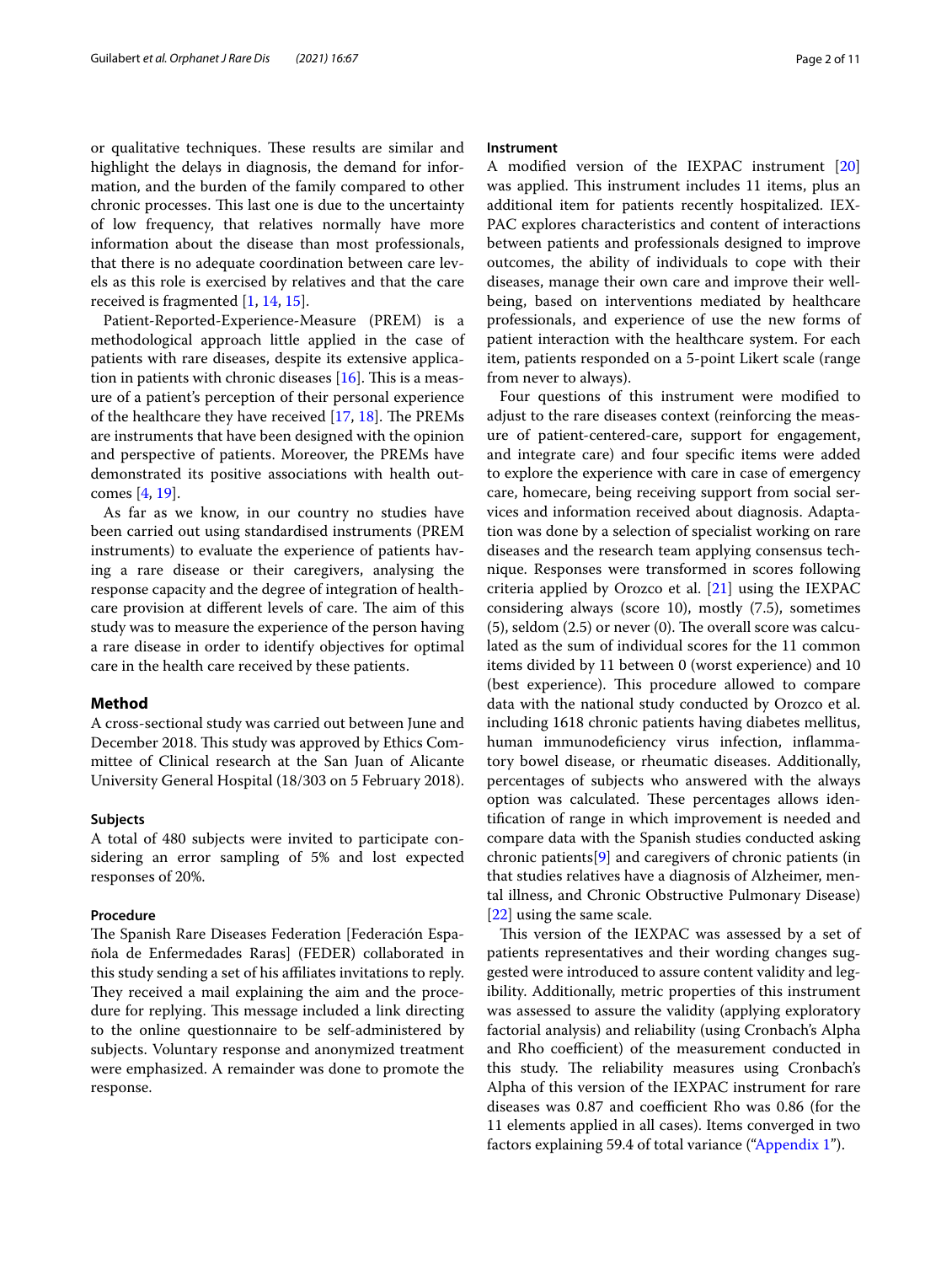# **Statistical analysis**

Only subjects replaying all items were included. Descriptive information (mean, standard deviation, SD) were displayed for each item, and the overall score. The distribution of responses to individual items was also displayed, as is the percent of "always" responses to each item. Frequencies or percent for qualitative variables were also used. Student's t test or analysis of variance (ANOVA) were used to compare continuous variables. Time to diagnosis was grouped into categories (0 to 3 years, 4 to 6, 7 to 15, and 16 or more). Chi-Square was used to compare qualitative and continuous variables. Given the overall descriptive nature of the results, no multiplicity adjustments were made. Lineal regression was calculated to establish the relation of age, number of drugs they are taking, number of times they have been admitted to the hospital in the last year, length of time in years that they have been diagnosed with the main illness (overall score on the PREM).

# **Results**

A total of 261 caregivers (in case of paediatric population) and patients with rare diseases (response rate 54.4%) answered, with a territorial distribution proportional to the population of the country as a whole. Of these, 232 (88.9%) adult patients and 29 (11.1%) caregivers of minor patients. The majority were males, 227  $(87%)$ , with an average age of 38  $(SD 13.6)$  years. The mean time since confrmation of diagnosis was 7.8 (SD 8.0) years and, at the time of the study, they were taking an average of 4.3 (SD 3.3) medications daily (range 0–25). In general, the majority of patients were being treated regularly at the hospital (181, 69.3%) (Table [1](#page-2-0)). Patients and caregivers referred more than 50 diferent typologies of rare diseases.

Overall, 39 (14.9%) participants confrmed the patient has received support from Social Services in the last six months, meanwhile 73 (28%) needed hospitalization, 153 (58.6%) had been seen in the emergency department and 21 (8%) were in the home care programme.

The score on the IEXPAC scale (11 elements) was 3.5 points  $(95\%CI\ 3.2-3.8\, SD\ 2.0)$ . The systematic review of medication in each consultation was the element of care with the lowest range of improvement (Table [3](#page-4-0)). After hospital discharge, only 3 (4.1% of the total number of patients requiring hospitalization) said they had called or visited them at home to see how they were doing and what care they needed. Twenty out to 153 who had gone to the emergency department (13.1%) had been informed of which telephone number to call if they had an emergency again. Of the patients in home care, 6 (28.6%) considered that the professionals of the diferent health resources in which they received care were coordinated. Only 6 (16.8%) of the persons who had received care in the Social Services considered that

## <span id="page-2-0"></span>**Table 1 Description of the sample of subjects who answered to PREM**

| Sample age (mean, SD)                                                                                  | 38 (13.6)  |
|--------------------------------------------------------------------------------------------------------|------------|
| Age paediatric subsample (mean, SD)                                                                    | 10.1(3.4)  |
| Age adults subsample (mean, SD)                                                                        | 41.4(10.1) |
| Sex                                                                                                    |            |
| Men (N, %)                                                                                             | 227 (87.0) |
| Women (N, %)                                                                                           | 34 (13.0)  |
| Diagnosis                                                                                              |            |
| The diagnosis is known (N, %)                                                                          | 239 (91.6) |
| Addison's disease (N, %)                                                                               | 24(10)     |
| Antiphospholipid syndrome (N, %)                                                                       | 9(3.8)     |
| Ehlers-Danlos syndrome (N, %)                                                                          | 8(3.3)     |
| Scleroderma (N, %)                                                                                     | 4(1.7)     |
| The diagnosis is not yet known (N, %)                                                                  | 22(8.4)    |
| Time since the diagnosis is known (mean, SD)                                                           | 7.8(8.0)   |
| Where they are usually receiving health care?                                                          |            |
| Hospital (N, %)                                                                                        | 181 (69.3) |
| Health center (N, %)                                                                                   | 80 (30.7)  |
| Number of drugs they are taking regularly, paediatric subsample (media, SD)                            | 2.7(2.4)   |
| Number of times they have been admitted to hospital in the last year, paediatric subsample (media, SD) | 0.9(1.6)   |
| Number of drugs they are taking regularly, adults subsample (media, SD)                                | 4.5(3.3)   |
| Number of times they have been admitted to hospital in the last year, adults subsample (media, SD)     | 1.0(2.3)   |
|                                                                                                        |            |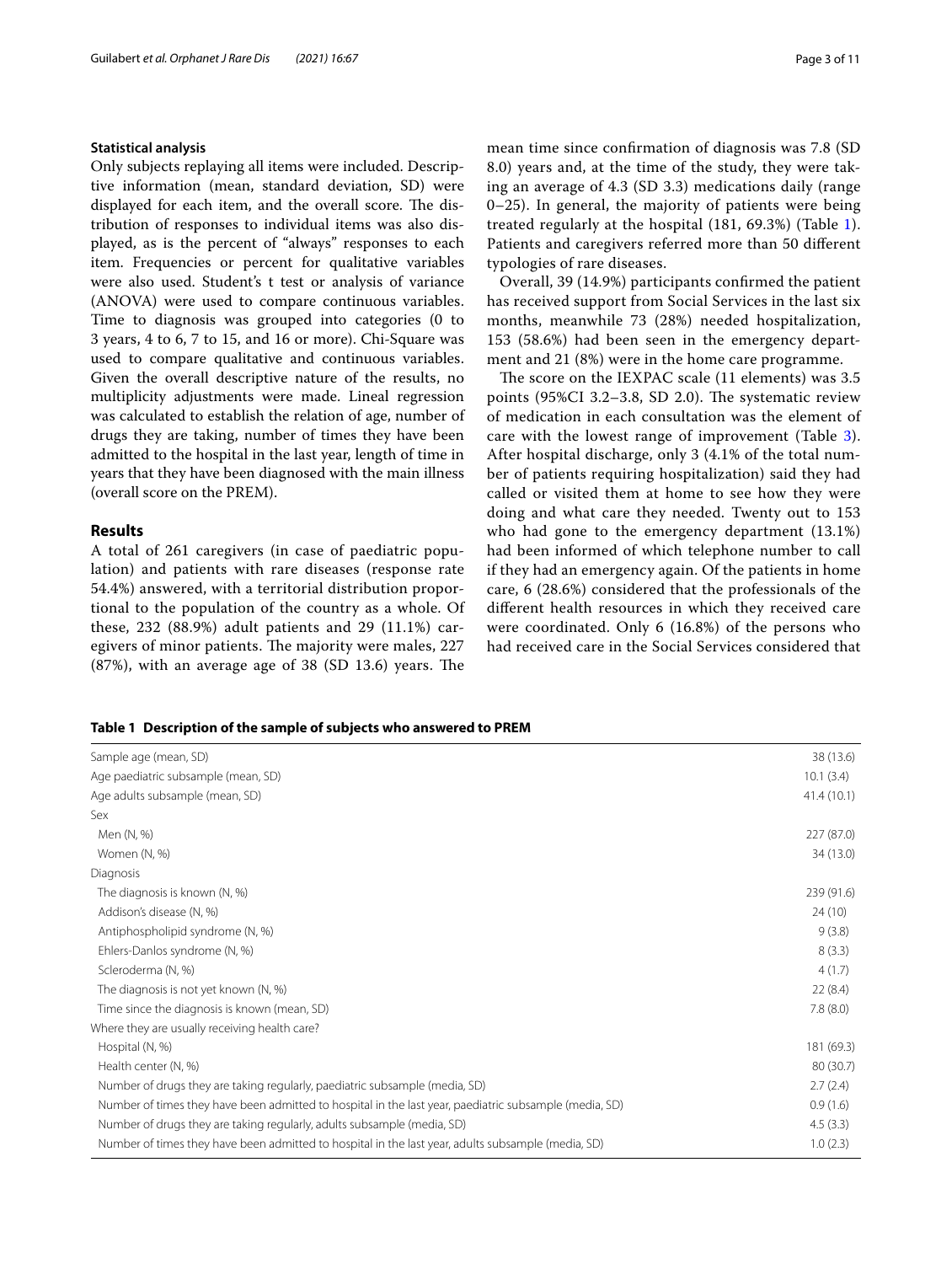there was adequate coordination of these professionals with those of the health services.

Neither the time of diagnosis, nor the number of hospital admissions, nor the number of medications they were taking infuenced the patient's experience. As age increased, the patient's experience became more negative (Table [2](#page-3-0)).

Caregivers of paediatric patients in all cases obtained higher scores on the PREM IEXPAC-rare-diseases scale, except for the coordination of social and health services (Table [3\)](#page-4-0). In this case, all paediatric patients were treated in hospital paediatric services and when comparing their PREM IEXPAC rare-disease score with that of adult patients who usually treated in hospitals, the diferences remain in favour of a better paediatric patient experience (paediatric age 5.2, SD 1.8; adult age 3.5, SD 1.9; T-Test=4.3,  $p < 0.001$ ). Patients routinely seen in hospitals instead of health centers scored higher on PREM IEXPAC-rare-diseases scale elements (Table [4](#page-6-0)). In general, females tended to refect a better experience than males (Table [5](#page-7-0)).

When the results of this study are compared with those obtained by Orozco et al. and Guilabert et al., the results reflect that the experience of patients having a rare disease is highly worse (Table [6\)](#page-7-1).

# **Discussion**

There are wide and important areas for improvement in the care of rare disease patients. This Spanish study confrms the results found in other countries [[4,](#page-10-3) [6](#page-10-5)[–10](#page-10-7)]. One of the common characteristics of the studies carried out to date, with Australian and North American populations with rare diseases, lies on the one hand in the delay in diagnosis and in the access to treatments [[7,](#page-10-20) [9](#page-10-6), [10\]](#page-10-7). Unmet health, social and emotional needs are a constant in studies on the experience of patients and caregivers with rare diseases [[4,](#page-10-3) [6](#page-10-5), [8](#page-10-21)]. A better understanding of these needs could improve the care paradigm. There is no positive experience with the organization of the assistance process in any of the aspects evaluated through the PREM IEXPAC-rare-diseases scale. In view of these results, and from the perspective of these patients, it cannot be considered that they receive integrated care and what is most striking, they do not have the perception that they receive enough support to manage their disease autonomously. These results highlight that the objective of empowering patients who sufer from a rare disease to face the social, psychological, occupational, etc. challenges of their illness and who go beyond their medical and health care needs are far from being met [[12\]](#page-10-9).

As far as we have been able to fnd out, this PREM instrument is the frst in Spain focused on the experience of patients with rare diseases. The results are similar to the fndings obtained in other countries and, compared to the results of similar studies conducted in Spain with another patient profle, they show that the experience of rare disease patients is even less positive.

Patients who are routinely seen in health centers, by primary care teams, described a more negative experience than those followed in hospitals. The greater proximity of primary care in this case does not seem to be a factor that contributes to a better experience. Conversely, patients seen in primary care who have responded do not feel that their lifestyle is sufficiently respected, they do not have the perception of having an individualized therapeutic plan in which they can get involved to achieve better results, they do not perceive that there is an adequate integration of the healthcare they receive and, more importantly, they do not have the feeling that professionals at this level of care are concerned about their wellbeing, if we compare with the results of patients usually seen in hospitals. The health services that have specialized units, where the diagnosis, follow-up and control of the disease is done, is where patients seem to show more confidence. These units have a multidisciplinary team that handles the case, which seems to infuence patients and caregivers to refer a better experience.

Caregivers of paediatric patients who have been seen in hospitals report a better experience than adults, including comparison of those patients usually seen in hospitals. These results are relevant for several reasons. Firstly, because this comparison was not available. Secondly, because it is a more demanding population [\[9](#page-10-6)], families and caregivers of pediatric patients express greater concern for the patient's health than for their own. Third, because it allows further research to analyze in greater

<span id="page-3-0"></span>**Table 2 Relationship between age, number of medications they are taking, number of times they have been admitted to hospital in the last year, time in years they have been diagnosed with their main illness**

|                                                                     | В       | Standard error |       | p value Lower endpoint | Upper endpoint |
|---------------------------------------------------------------------|---------|----------------|-------|------------------------|----------------|
| Age                                                                 | $-0.03$ | 0.01           | 0.001 | $-0.05$                | $-0.01$        |
| Number of different medications you are taking                      | $-0.03$ | 0.04           | 0.370 | $-0.11$                | 0.04           |
| Number of times you have been admitted to hospital in the last year | 0.05    | 0.05           | 0.387 | $-0.06$                | 0.15           |
| Time in years you have been diagnosed with your main illness        | 0.02    | 0.01           | 0.249 | $-0.01$                | 0.05           |

Dependent variable: Experience Score IEXPAC RARE DISEASES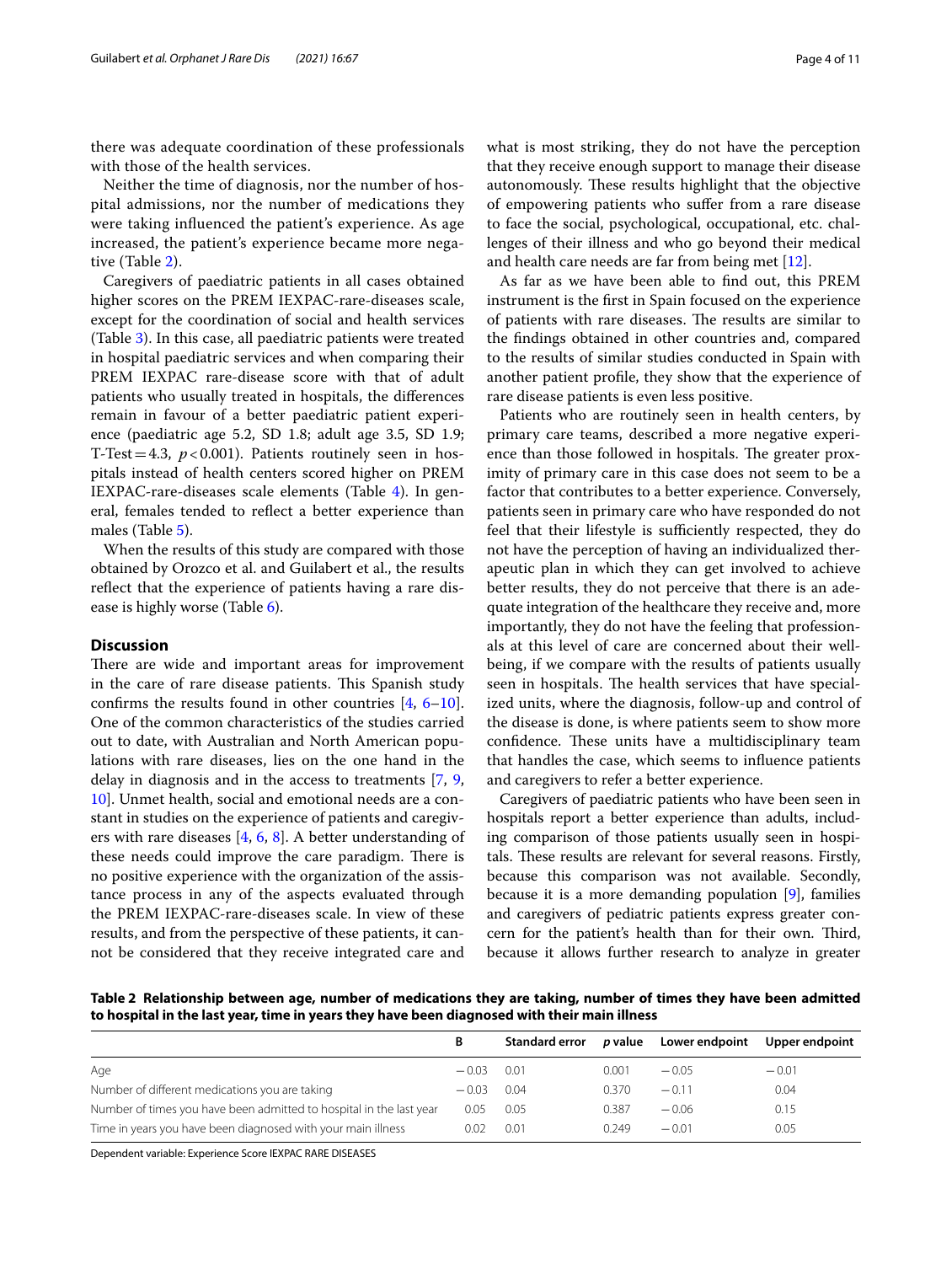<span id="page-4-0"></span>

| le and adults subsample<br>Table 3 Score IEXPAC scale, paediatric subsamp                                                                                                                                                                                                                                           |                        |                          |                    |                      |                  |                         |                        |                  |                          |         |
|---------------------------------------------------------------------------------------------------------------------------------------------------------------------------------------------------------------------------------------------------------------------------------------------------------------------|------------------------|--------------------------|--------------------|----------------------|------------------|-------------------------|------------------------|------------------|--------------------------|---------|
|                                                                                                                                                                                                                                                                                                                     | Total sample (N = 261) |                          |                    | Paediatric sample (N |                  | $= 29$                  | Adult sample (N = 232) |                  |                          | p value |
|                                                                                                                                                                                                                                                                                                                     | Mean (CI95%)           | శ<br>SD                  | $\frac{1}{2}$<br>Ш | Mean (CI95%)         | SD               | $\frac{1}{2}$<br>Ш<br>శ | Mean (Cl95%)           | SD               | ້ ທ<br>$\mathbf{I}$<br>శ |         |
| 1. They respect my lifestyle. The professionals who care for me listen to me and ask me about<br>my needs, habits, and preferences to adapt my treatment and care plan                                                                                                                                              | $5.1 \pm 0.3$          | 11.5<br>2.8              |                    | $6.6 \pm 0.9$        | 2.5              | 20.7                    | $4.9 \pm 0.4$          | 2.8              | 10.3                     | 0.002   |
| other and coordinate to make sure that I receive diagnostic and coordinate to improve my<br>hospital, at the health center, and those who assisted me in my reference site talk to each<br>2. They are coordinated to offer me good care. The professionals who care for me at the<br>wellbeing and quality of life | $3.4 \pm 0.4$          | 3.2                      | 6.9                | $5.2 \pm 1.2$        | 3.2              | 17.2                    | $3.2 \pm 0.4$          | 3.2              | 5.6                      | 0.002   |
| 3. They help me become informed via the Internet. The professionals who care for me inform<br>consult to better understand my<br>e on my life<br>me about reliable websited and Internet forums that I can<br>disease, its treatment, and the consequences that may hav                                             | $1.0 \pm 0.3$          | 2.3                      | 2.7                | $2.0 \pm 1.2$        | 3.4              | 10.3                    | $0.9 \pm 0.3$          | $\overline{2.1}$ | $\Box$                   | 0.014   |
| that I have more confidence in my ability to take care of myself, manage my health problems<br>4.1 now know how to look after myself better. With the support of my professionals, I feel now<br>and keep my autonomy                                                                                               | $4.1 \pm 0.3$          | 2.9                      | 6.9                | $5.3 \pm 0.9$        | 2.6              | 6.9                     | $4.0 \pm 0.4$          | 2.9              | 6.9                      | 0.016   |
| treatment and care plan with the professionals who care for me, and if I have questions, they<br>5. They ask me about and help me follow my treatment plan. I review the adherence to my<br>answer them                                                                                                             | $5.3 \pm 0.4$          | 15.3<br>$\overline{3}.1$ |                    | $7.1 \pm 0.9$        | 2.4              | 24.1                    | $5.1 \pm 0.4$          | $\overline{3}$ . | 142                      | 0.001   |
| able to agree with the professionals who care for me on which are the most important health<br>6. We agree on the most important objectives to a better manage of my disease. I have been<br>and social problems and how to manage them properly to have the best quality of life                                   | $4.3 \pm 0.4$          | 10.0<br>$\overline{3}$ . |                    | $6.9 \pm 0.9$        | 2.5              | $\cup$<br>34.           | $4.0 \pm 0.4$          | 3.0              | 6.9                      | 0.001   |
| 7. I use the Internet and my mobile phone to consult my clinical record. I use the Internet and<br>my mobile phone to consult my clinical record, test results, scheduled visits and to access<br>other services on my health service's website                                                                     | $2.4 \pm 0.4$          | 3.3                      | 6.5                | $2.6 \pm 1.3$        | 3.5              | 10.3                    | $2.3 \pm 0.4$          | 3.3              | 6.0                      | 0.714   |
| 8. They ensure that I take my medication correctly. The professionals who care for me review<br>with me all the medications I take, how I take them, how they make me feel, and I can ask<br>them about the questions I have                                                                                        | $4.9 \pm 0.4$          | 21.1<br>3.6              |                    | $6.6 \pm 1.4$        | 3.7              | œ<br>4                  | $4.7 \pm 0.5$          | 3.5              | 18.1                     | 0.009   |
| 9. They are concerned about my wellbeing. The professionals who care for me are concerned<br>with my quality of life and I feel they are committed to improving my wellbeing                                                                                                                                        | $5.1 \pm 0.4$          | 17.6<br>3.3              |                    | $7.4 \pm 1.0$        | 2.6              | 4<br>$\frac{4}{5}$      | $4.8 \pm 0.4$          | 3.2              | 14.7                     | 0.001   |
| care for me inform me about the health and social resources available (in my neighbourhood<br>10. They inform me about health and social resources that can help me. The professionals who<br>town or city) that I can use to improve my health problems                                                            | $1.8 \pm 0.3$          | 2.6                      | 23                 | $3.5 \pm 1.1$        | 3.0              | 3.4                     | $1.6 \pm 0.3$          | 2.5              | 2.2                      | 0.001   |
| 11. They encourage me to talk with other patients. The professionals who care for me encour-<br>age me to participate in patients groups to share information and experiences on how to<br>care for ourselves and improve our health                                                                                | $1.2 \pm 0.3$          | 23                       | Ξ                  | $3.3 \pm 1.1$        | 2.9              | 3.4                     | $1.0 \pm 0.3$          | 2.0              | $\overline{0}$           | 0.001   |
| Overall IEXPAC score                                                                                                                                                                                                                                                                                                | $3.5 \pm 0.6$          | 2.2                      |                    | $5.1 \pm 0.6$        | $\frac{8}{1}$    |                         | $3.3 \pm 0.2$          | $\overline{0}$   |                          | 0.001   |
| 12. My Health Service has identified a specialized center where I can be diagnosed and helped<br>with my illness, to refer me there (N = 177)                                                                                                                                                                       | $3.3 \pm 0.5$          | 16.4<br>3.9              |                    | $5.9 \pm 1.7$        | $4.\overline{3}$ | Q<br>4                  | $2.9 \pm 0.6$          | 3.6              | $\frac{8}{118}$          | 0.001   |
| visited me at home to see how I<br>13. After being discharged from hospital, they have called or<br>was and what care I needed (N = 73)                                                                                                                                                                             | $0.9 + 0.5$            | 23                       | 27                 | $1.4 \pm 1.8$        | 24               | $\overline{0}$ .        | $0.8 + 0.5$            | 2.2              | 3.0                      | 0.483   |
| 14. The professionals who attend me have given me a telephone number where I can contact if<br>I have an emergency (N = 153)                                                                                                                                                                                        | $2.0 \pm 1.6$          | $\overline{111}$<br>3.4  |                    | $4.1 \pm 2.9$        | 4.9              | 36.4                    | $1.8 \pm 0.5$          | 3.2              | 92                       | 0.032   |
| 5. The professionals who care for me in my home try to solve my health problems in coordina-<br>tion with the professionals of the health center and the hospital (N = 21)                                                                                                                                          | $3.6 \pm 1.0$          | 14.3<br>3.8              |                    | $6.3 \pm 7.4$        | 5.3              | 50.0                    | $3.3 \pm 1.7$          | 3.7              | 10.5                     | 0.312   |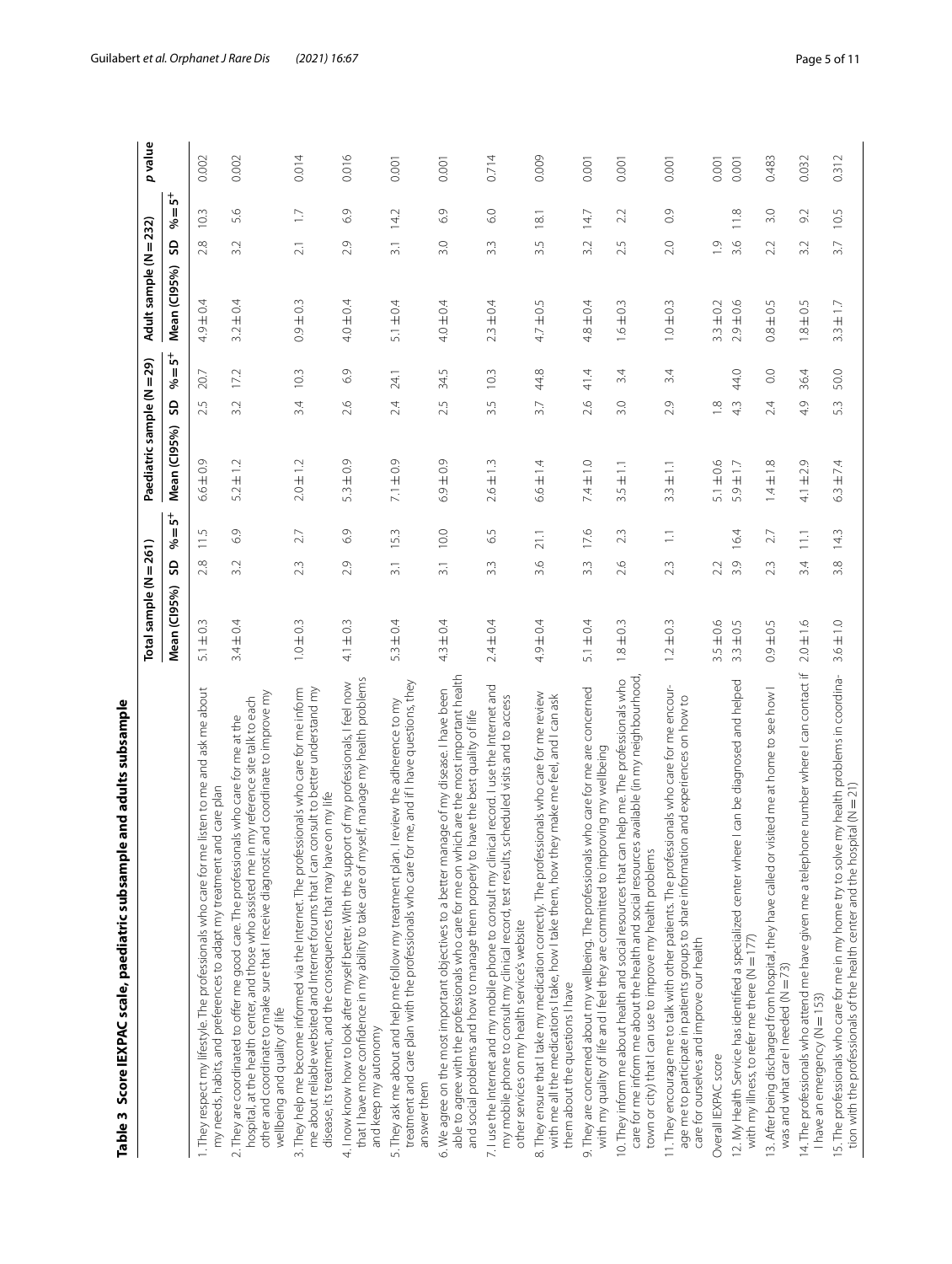| ٦<br>I<br>г<br>Ì | í |
|------------------|---|
|                  |   |

| Table 3 (continued)                                                                                                                                                     |                                                                                                          |  |                       |  |                           |                   |  |
|-------------------------------------------------------------------------------------------------------------------------------------------------------------------------|----------------------------------------------------------------------------------------------------------|--|-----------------------|--|---------------------------|-------------------|--|
|                                                                                                                                                                         | Total sample (N = 261) Paediatric sample (N = 29) Adult sample (N = 232) pyalue                          |  |                       |  |                           |                   |  |
|                                                                                                                                                                         | Mean (Cl95%) SD % = 5 <sup>+</sup> Mean (Cl95%) SD % = 5 <sup>+</sup> Mean (Cl95%) SD % = 5 <sup>+</sup> |  |                       |  |                           |                   |  |
| 6. The professionals who care for me in social services talk to and coordinate with the health- 2.6±0.2<br>care professionals to provide me with good care ( $N = 38$ ) |                                                                                                          |  | 3.3 7.9 $1.1 \pm 1.5$ |  | $2.0$ $0.0$ $2.9 \pm 1.2$ | $3.4$ $9.7$ 0.183 |  |
| Comparison of scores                                                                                                                                                    |                                                                                                          |  |                       |  |                           |                   |  |
| Score range 0 to 10                                                                                                                                                     |                                                                                                          |  |                       |  |                           |                   |  |
| $\% = 5^+$ Percentage of subjects who answered with the always response option (score = 10)                                                                             |                                                                                                          |  |                       |  |                           |                   |  |

 $% = 5^{+}$  Percentage of subjects who answered with the always response option (score = 10)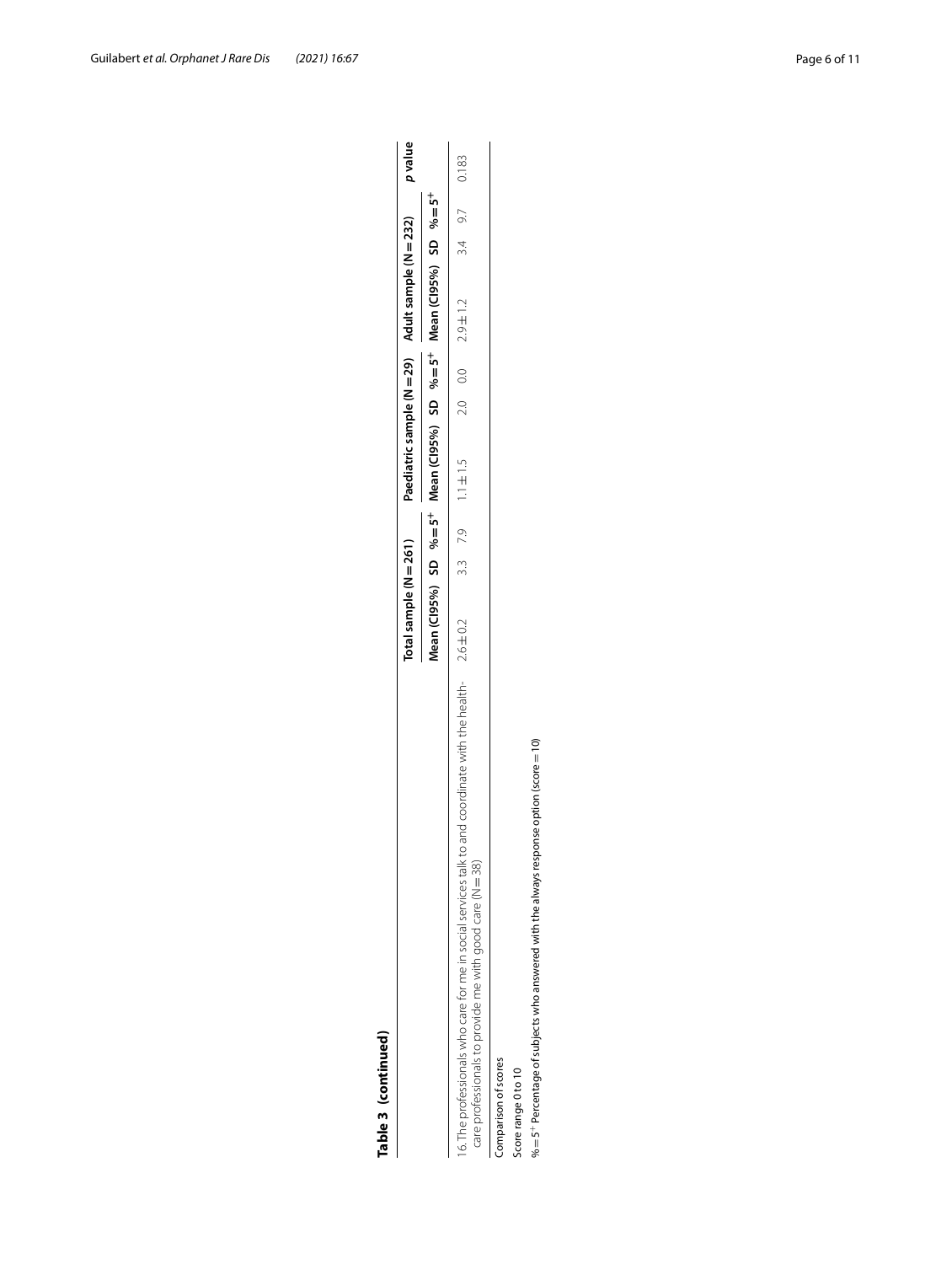|                                                                                                                                                                                | Health Center $(N = 80)$    |     |      | Hospital ( $N = 181$ )      |     |          | p value |
|--------------------------------------------------------------------------------------------------------------------------------------------------------------------------------|-----------------------------|-----|------|-----------------------------|-----|----------|---------|
|                                                                                                                                                                                | Mean (Cl95%) SD $% = 5^{+}$ |     |      | Mean (Cl95%) SD $% = 5^{+}$ |     |          |         |
| 1. They respect my lifestyle                                                                                                                                                   | $4.4 \pm 0.6$               | 2.7 | 6.3  | $5.4 + 0.4$                 | 2.8 | 13.8     | 0.005   |
| 2. They are coordinated to offer me good care                                                                                                                                  | $2.8 \pm 0.7$               | 3.0 | 6.3  | $3.7 \pm 0.5$               | 3.3 | 7.2      | 0.036   |
| 3. They help me become informed via the Internet                                                                                                                               | $0.7 \pm 0.4$               | 1.9 | 1.3  | $1.1 \pm 0.4$               | 2.4 | 3.3      | 0.196   |
| 4. I now know how to look after myself better                                                                                                                                  | $3.7 \pm 0.6$               | 3.0 | 8.8  | $4.3 \pm 0.4$               | 2.8 | 6.1      | 0.102   |
| 5. They ask me about and help me follow my treatment plan                                                                                                                      | $4.7 \pm 0.7$               | 3.2 | 13.8 | $5.6 \pm 0.4$               | 3.0 | 16.0     | 0.021   |
| 6. We agree on the most important objectives to a better manage of my<br>disease                                                                                               | $3.8 \pm 0.7$               | 3.1 | 10.0 | $4.6 \pm 0.4$               | 3.1 | 9.9      | 0.072   |
| 7. I use the Internet and my mobile phone to consult my clinical record                                                                                                        | $2.3 \pm 0.7$               | 3.2 | 3.8  | $2.4 \pm 0.5$               | 3.3 | 7.7      | 0.758   |
| 8. They ensure that I take my medication correctly                                                                                                                             | $4.5 \pm 0.7$               | 3.2 | 13.8 | $5.1 \pm 0.5$               | 3.7 | 24.3     | 0.172   |
| 9. They are concerned about my wellbeing                                                                                                                                       | $4.2 \pm 0.6$               | 3.0 | 7.5  | $5.6 \pm 0.5$               | 3.3 | 22.1     | 0.001   |
| 10. They inform me about health and social resources that can help me                                                                                                          | $1.4 \pm 0.5$               | 2.3 | 1.3  | $2.0 \pm 0.4$               | 2.7 | 2.8      | 0.081   |
| 11. They encourage me to talk with other patients                                                                                                                              | $1.1 \pm 0.5$               | 2.1 | 1.3  | $1.3 \pm 0.3$               | 2.3 | 11.1     | 0.413   |
| Overall IEXPAC score                                                                                                                                                           | $3.0 \pm 0.4$               | 1.9 |      | $3.7 \pm 0.3$               | 2.0 |          | 0.08    |
| 12. My Health Service has identified a specialized center where I can be diag-<br>nosed and helped with my illness, to refer me there ( $N = 177$ )                            | $2.7 \pm 0.9$               | 3.5 | 10.9 | $3.6 \pm 0.7$               | 4.0 | 18.9     | 0.161   |
| 13. After being discharged from hospital, they have called or visited me at<br>home to see how I was and what care I needed $(N = 73)$                                         | $1.2 \pm 1.4$               | 3.2 | 10.5 | $0.7 \pm 0.5$               | 1.9 | 0.0      | 0.464   |
| 14. The professionals who attend me have given me a telephone number<br>where I can contact if I have an emergency ( $N = 153$ )                                               | $1.7 \pm 0.9$               | 3.2 | 9.8  | $2.1 \pm 0.7$               |     | 3.5 11.8 | 0.475   |
| 15. The professionals who care for me in my home try to solve my health<br>problems in coordination with the professionals of the health center and the<br>hospital $(N = 21)$ | $3.6 \pm 2.1$               | 3.6 | 9.1  | $3.5 \pm 2.6$               | 4.3 | 20.0     | 0.938   |
| 16. The professionals who care for me in social services talk to and coordinate<br>with the healthcare professionals to provide me with good care ( $N = 38$ )                 | $2.7 \pm 1.9$               | 3.5 | 7.7  | $2.5 + 1.3$                 | 3.2 | 8.0      | 0.866   |

<span id="page-6-0"></span>**Table 4 IEXPAC global score, subsample of the population attended at the health center versus the population attended at the hospital**

Comparison of scores

 $\% = 5^{+}$  Percentage of subjects who answered with the always response option (score = 10)

detail the process of care that paediatric services have put into practice to identify its key elements for a better experience in caregivers. Until now, there has been no comparison between the experience of patients with rare diseases and the experience of patients with chronic but highprevalence diseases. In this case, the comparison is clearly negative for the group of patients with rare diseases, in line with other qualitative studies interviewing patients or their caregivers  $[4, 6]$  $[4, 6]$ . The reasons that explain these results cannot be deduced from the data obtained but probably have to do with what has been suggested in other studies that analyse the interaction between patients and professionals in this particular case [\[23\]](#page-10-22) and that highlight the fact that professionals do not always have adequate information and that they do not show styles of practice according to the communication needs of these patients.

These results seem to suggest that the proposal that this patient profle should have reference services, with staf sensitised to the psychological and social problems that accompany these disease processes[\[9](#page-10-6)], may contribute to a better experience in the course of the health care received. On the other hand, they also suggest that action plans, even if they arise from the health environment, should not forget the social care needs that some families may need. In this sense and according to these results, moving forward in the coordination between the two systems seems to be an objective for the action plans of the health organisations.

The following limitations should be considered when interpreting these results. First, that the selection of subjects was not random. It could have happened that people with the worst experience so far would have been encouraged to answer. Second, the subsample size of paediatric patients had a smaller number of informants than the adult subsample. This is also the case with the male sample that is over-represented. Third, the sample is only made up of patients and relatives enrolled in the FEDER who may have a diferent profle from the group of people living with rare diseases in Spain. Also, it must be considered the impact of variability in the disability associated to specifc patients which is very diferent in a same disease. This study did not analized the impact of living in a urban area vs. rural one and some other more specifc contextual information that could change deeply the perception of the being caring experience.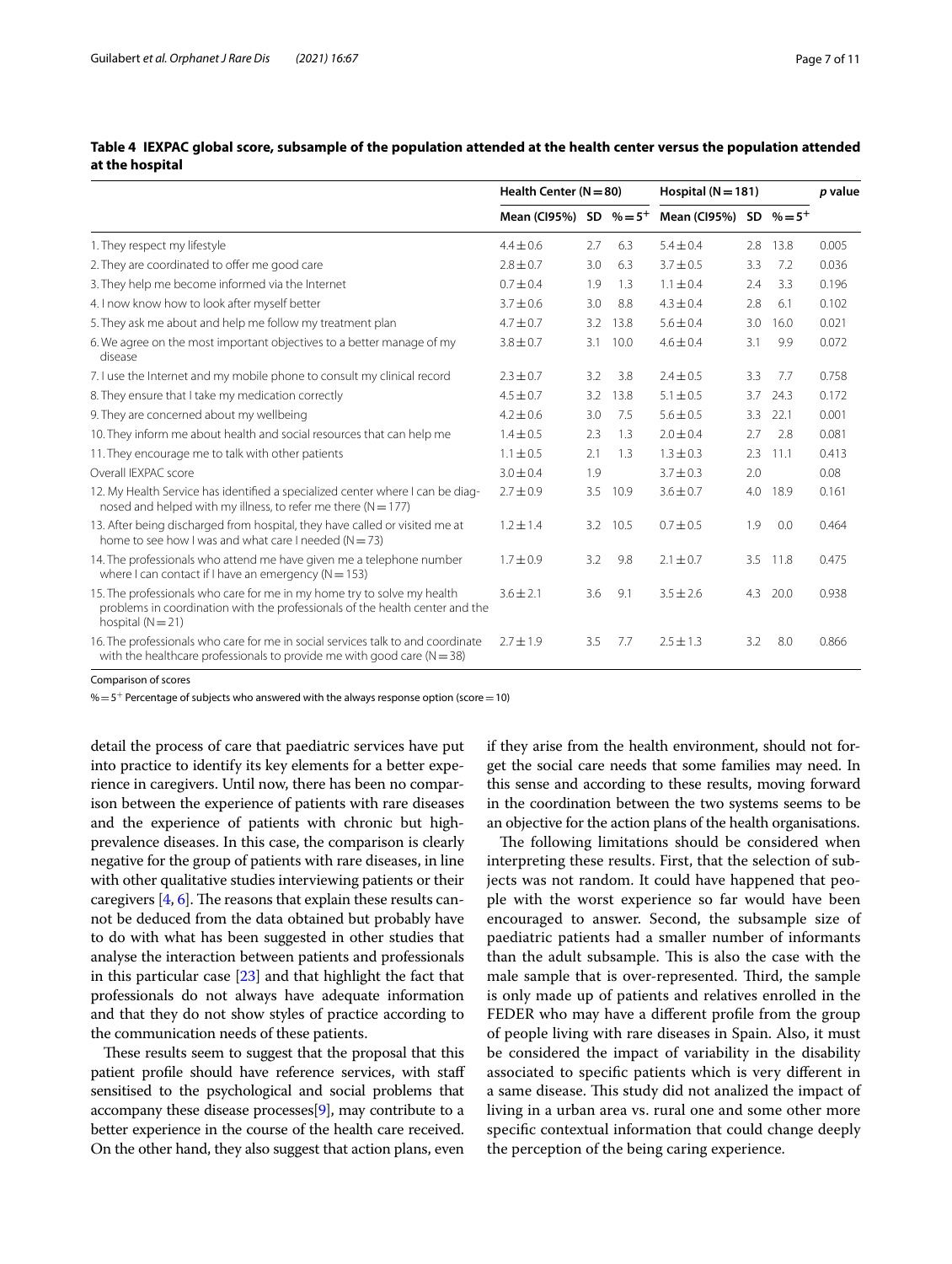# <span id="page-7-0"></span>**Table 5 IEXPAC global score, subsample population of women versus men**

|                                                                                                                                                                                | Men           |     |          | Women                                                 |     |      | <i>p</i> value |
|--------------------------------------------------------------------------------------------------------------------------------------------------------------------------------|---------------|-----|----------|-------------------------------------------------------|-----|------|----------------|
|                                                                                                                                                                                |               |     |          | Mean (Cl95%) SD $\% = 5^+$ Mean (Cl95%) SD $\% = 5^+$ |     |      |                |
| 1. They respect my lifestyle                                                                                                                                                   | $5.0 + 0.4$   | 2.9 | 12.3     | $5.6 + 0.7$                                           | 2.1 | 5.9  | 0.286          |
| 2. They are coordinated to offer me good care                                                                                                                                  | $3.3 \pm 0.4$ | 3.3 | 7.5      | $4.5 \pm 0.9$                                         | 2.7 | 2.9  | 0.041          |
| 3. They help me become informed via the Internet                                                                                                                               | $0.9 \pm 0.3$ | 2.2 | 2.6      | $1.7 \pm 0.9$                                         | 2.6 | 2.9  | 0.059          |
| 4. I now know how to look after myself better                                                                                                                                  | $4.0 \pm 0.4$ | 3.0 | 7.0      | $5.2 \pm 0.8$                                         | 2.3 | 5.9  | 0.018          |
| 5. They ask me about and help me follow my treatment plan                                                                                                                      | $5.2 \pm 0.4$ | 3.2 | 15.4     | $6.4 + 0.8$                                           | 2.3 | 14.7 | 0.028          |
| 6. We agree on the most important objectives to a better manage of my<br>disease                                                                                               | $4.2 \pm 0.4$ | 3.1 | 10.6     | $5.1 \pm 0.9$                                         | 2.6 | 5.9  | 0.132          |
| 7. I use the Internet and my mobile phone to consult my clinical record                                                                                                        | $2.1 \pm 0.4$ | 3.2 | 5.7      | $3.9 \pm 1.2$                                         | 3.7 | 11.8 | 0.004          |
| 8. They ensure that I take my medication correctly                                                                                                                             | $4.7 + 0.5$   | 3.5 | 18.5     | $6.4 \pm 1.2$                                         | 3.5 | 38.2 | 0.010          |
| 9. They are concerned about my wellbeing                                                                                                                                       | $5.0 \pm 0.4$ | 3.3 | 18.1     | $5.9 \pm 0.9$                                         | 2.7 | 14.7 | 0.151          |
| 10. They inform me about health and social resources that can help me                                                                                                          | $1.6 + 0.3$   | 2.6 | 2.6      | $3.1 \pm 0.9$                                         | 2.7 | 0.0  | 0.002          |
| 11. They encourage me to talk with other patients                                                                                                                              | $1.1 \pm 0.3$ | 2.2 | 0.9      | $2.2 \pm 0.9$                                         | 2.7 | 2.9  | 0.007          |
| Overall IFXPAC score                                                                                                                                                           | $3.4 \pm 0.2$ | 2.2 |          | $4.5 \pm 0.5$                                         | 1.6 |      | 0.001          |
| 12. My Health Service has identified a specialized center where I can be diag-<br>nosed and helped with my illness, to refer me there ( $N = 177$ )                            | $3.1 \pm 0.6$ | 3.8 | 14.2     | $4.5 \pm 1.8$                                         | 4.3 | 31.8 | 0.105          |
| 13. After being discharged from hospital, they have called or visited me at<br>home to see how I was and what care I needed ( $N = 73$ )                                       | $0.6 \pm 0.5$ | 1.9 | 1.6      | $2.5 \pm 2.2$                                         | 3.5 | 10.0 | 0.012          |
| 14. The professionals who attend me have given me a telephone number<br>where I can contact if I have an emergency ( $N = 153$ )                                               | $1.9 \pm 0.5$ | 3.2 | 9.5      | $2.8 \pm 2.2$                                         | 4.5 | 25.0 | 0.308          |
| 15. The professionals who care for me in my home try to solve my health<br>problems in coordination with the professionals of the health center and the<br>hospital $(N = 21)$ | $3.4 \pm 2.0$ |     | 4.2 18.8 | $4.0 \pm 2.5$                                         | 2.9 | 0.0  | 0.783          |
| 16. The professionals who care for me in social services talk to and coordinate<br>with the healthcare professionals to provide me with good care ( $N = 38$ )                 | $2.5 + 1.2$   | 3.3 | 10.3     | $2.8 + 2.1$                                           | 3.2 | 0.0  | 0.827          |

Comparison of scores

 $\% = 5^{+}$  Percentage of subjects who answered with the always response option (score = 10)

# <span id="page-7-1"></span>**Table 6 PREM IEXPAC rare-disease scores compared with the results of IEXPAC global scores replied by patients having other chronic conditions (["Appendix 2](#page-9-0)")**

|                                                                               | <b>Rare diseases</b> |            |      | <b>Chronic diseases</b><br>(Orozco et al. [21]) | <b>Caregivers</b><br>[22] | (Guilabert et al. |
|-------------------------------------------------------------------------------|----------------------|------------|------|-------------------------------------------------|---------------------------|-------------------|
|                                                                               | Mean                 | $\% = 5^+$ | Mean | $% = 5^{+}$                                     | Mean                      | $% = 5^{+}$       |
| 1. They respect my lifestyle                                                  | 5.1                  | 2.8        | 8.3  | 56.5                                            | 7.8                       | 45.5              |
| 2. They are coordinated to offer me good care                                 | 3.4                  | 3.2        | 7.1  | 43.0                                            | 7.5                       | 43.0              |
| 3. They help me become informed via the Internet                              | 1.0                  | 2.3        | 2.4  | 8.8                                             | 2.0                       | 6.8               |
| 4. I now know how to look after myself better                                 | 4.1                  | 2.9        | 8.1  | 47.6                                            | 7.3                       | 38.7              |
| 5. They ask me about and help me follow my treatment plan                     | 5.3                  | 3.1        | 8.2  | 58.2                                            | 8.3                       | 57.9              |
| 6. We agree on the most important objectives to a better manage of my disease | 4.3                  | 3.1        | 7.4  | 46.9                                            | 7.5                       | 45.5              |
| 7. I use the Internet and my mobile phone to consult my clinical record       | 2.4                  | 3.3        | 1.2  | 4.5                                             | $\overline{\phantom{a}}$  |                   |
| 8. They ensure that I take my medication correctly                            | 4.9                  | 3.6        | 7.8  | 59.1                                            | 8.3                       | 68.1              |
| 9. They are concerned about my wellbeing                                      | 5.1                  | 3.3        | 8.5  | 65.6                                            | 8.3                       | 60.0              |
| 10. They inform me about health and social resources that can help me         | 1.8                  | 2.6        | 5.1  | 27.0                                            | 6.3                       | 34.0              |
| 11. They encourage me to talk with other patients                             | 1.2                  | 2.3        | 2.6  | 9.0                                             | 3.5                       | 18.7              |

 $\% = 5^{+}$  Percentage of subjects who answered with the always response option (score = 10)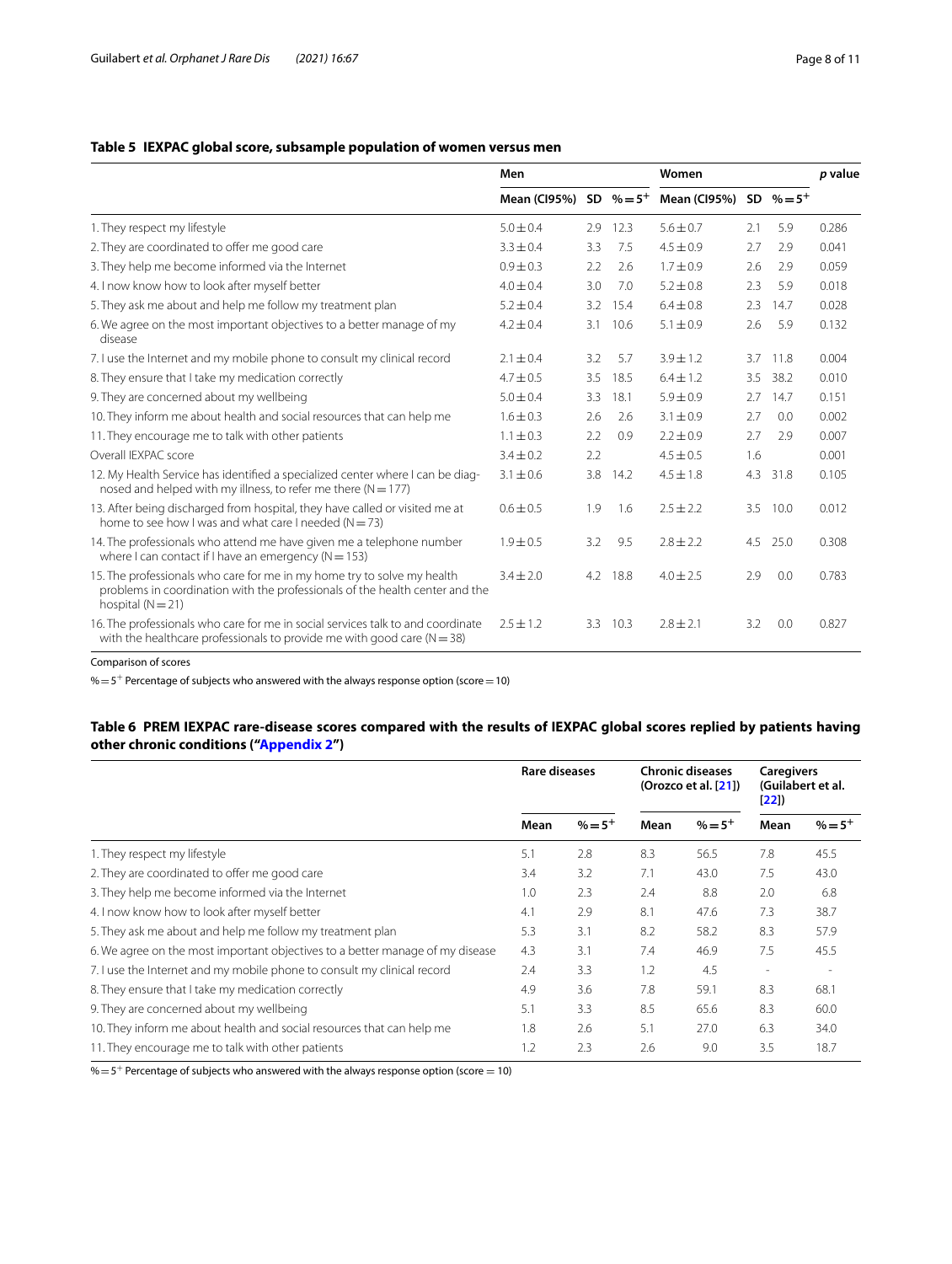# **Conclusions**

This study is a first assessment of the experience of patients with rare diseases in Spain. Although its results cannot be generalized to other countries, there are aspects of qualitative and quantitative research that come to coincide and point to the need to design care processes for this patient profile considering the different information and communication needs of these patients / and their families) and that do not follow a pattern similar to that of patients (and their families) with frequent illnesses. Future research could analyze the elements of organization and professional care that promote a better patient experience.

#### **Abbreviations**

PREM: Patient-Reported-Experience-Measure; FEDER: Federación Española de Enfermedades Raras; IEXPAC: Instrumento para evaluar la Experiencia del Paciente Crónico.

#### **Acknowledgements**

Federación Española de Enfermedades Raras (FEDER) with its support and dissemination among its partners has allowed this study to be carried out.

## **Authors' contributions**

JJM and MG designed and planned this study, MG, JJM and OS carried out the writing of the ítems. MG and OS collected and assured data quality, MG and JJM conducted statistical analysis, MG, JJM, MS and AM analyzed and interpreted the data. MG, JJM, MS and AM wrote the frst draft of the manuscript. All authors read and approved the fnal manuscript.

#### **Funding**

Merck Sharp & Dohme of Spain S.A. fnanced the design and management costs of the website where the responses were recorded. During this study, JJM and MG were supported by a Grant from the Generalitat Valenciana, reference Prometeo 2017/0173.

## **Availability of data and materials**

The datasets used and/or analyzed during the current study are available from the corresponding author on reasonable request.

## **Ethics approval and consent to participate**

Ethics Committee of Clinical research at the San Juan of Alicante University General Hospital (18/303 on 5 February 2018).

#### **Consent for publication**

Not applicable.

## **Competing interests**

The design, planning and execution of the study and the analysis and interpretation of the results corresponded to the authors. Paloma Fernández and Isabel Hurtado of Merck Sharp & Dohme of Spain S.A. coordinated the presentation of the study to the Spanish Rare Diseases Federation [Federación Española de Enfermedades Raras] (FEDER) Board of Directors and were responsible for coordinating the study with this federation. They did not participate in the design of the study, nor in the analysis and interpretation of the results. IEXPAC is an instrument co-participated by Miguel Hernández University of Elche, BIOEF (Fundación Vasca de Investigación e Innovación Sanitarias), Institut Catalá de la Salut (ICS) and Merck Sharp & Dohme de España S.A.

#### **Author details**

<sup>1</sup> Health Psychology Department, Calitè Research Group, Miguel Hernández University, Elche, Spain. <sup>2</sup> Calitè Research Group, Miguel Hernández University, Elche, Spain. 3 Health Policy Management, Toledo, Spain. 4 Alicante-Sant Joan Health District, Alicante, Spain. 5 Red de Investigación en Servicios de Salud en Enfermedades Crónicas, REDISSEC, Alicante, Spain.

# <span id="page-8-0"></span>**Appendix 1: Factor loadings of the PREM for rare diseases**

## **Items included in the PREM-IEXPAC-rare-diseases instrument**

- 5. They ask me about and help me follow my treatment plan. 0.86 I review the adherence to my treatment and care plan with the professionals who care for me, and if I have questions, they answer them
- 9. They are concerned about my wellbeing. The professionals 0.85 who care for me are concerned with my quality of life and I feel they are committed to improving my wellbeing
- 6. We agree on the most important objectives to a better manage of my disease. I have been able to agree with the professionals who care for me on which are the most important health and social problems and how to manage them properly to have the best quality of life 0.81
- 1. They respect my lifestyle. The professionals who care for me listen to me and ask me about my needs, habits, and preferences to adapt my treatment and care plan 0.80
- 4. I now know how to look after myself better. With the support of my professionals, I feel now that I have more confdence in my ability to take care of myself, manage my health problems and keep my autonomy 0.72
- 8. They ensure that I take my medication correctly. The professionals who care for me review with me all the medications I take, how I take them, how they make me feel, and I can ask them about the questions I have 0.72
- 2. They are coordinated to offer me good care. The professionals who care for me at the hospital, at the health center, and those who assisted me in my reference site talk to each other and coordinate to make sure that I receive diagnostic and coordinate to improve my wellbeing and quality of life 0.69
- 11. They encourage me to talk with other patients. The professionals who care for me encourage me to participate in patients groups to share information and experiences on how to care for ourselves and improve our health 0.76
- 3. They help me become informed via the Internet. The professionals who care for me inform me about reliable websited and Internet fórums that I can consult to better understand my disease, its treatment, and the consequences that may have on my life 0.65 10. They inform me about health and social resources that 0.63
- can help me. The professionals who care for me inform me about the health and social resources available (in my neighbourhood, town or city) that I can use to improve my health problems
- 7. I use the Internet and my mobile phone to consult my clinical record. I use the Internet and my mobile phone to consult my clinical record, test results, scheduled visits and to access other services on my health service's website 0.55 Percentage of variance explained 41.9 17.4

| Cronbach's Alpha | 0.90 0.58 |  |
|------------------|-----------|--|
|                  | .         |  |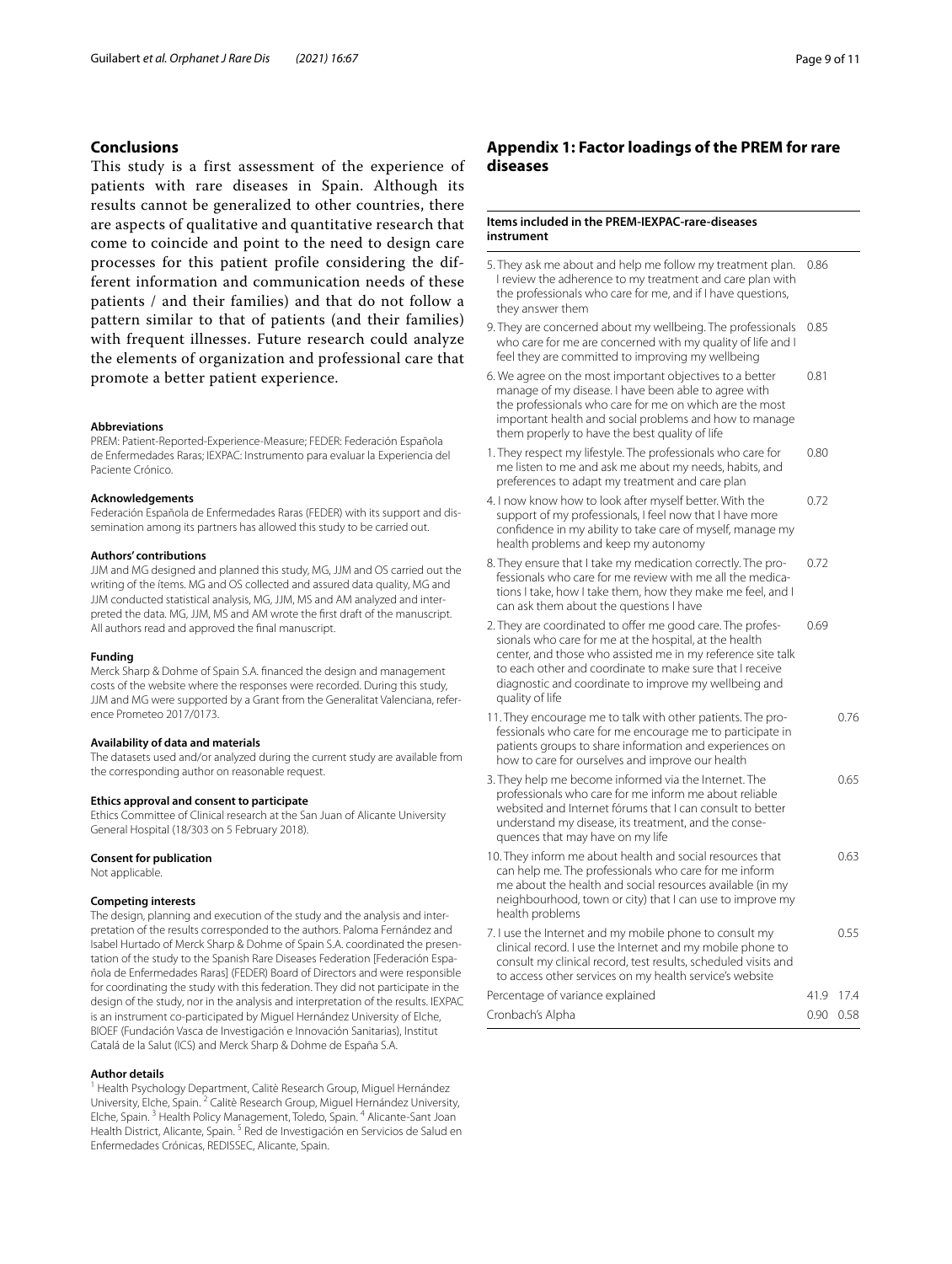# <span id="page-9-0"></span>**Appendix 2: Statements IEXPAC rare diseases, chronic diseases, caregivers**

| <b>Rare diseases</b>                                                                                                                                                                                                                                                                                                                                    | <b>Chronic diseases</b>                                                                                                                                                                                                                                                                          | Caregivers                                                                                                                                                                                                                                                                                                                       | <b>IOW IIII</b> treatment<br>plan. I review the<br>adherence to my                                                                                                                                                                                                                                                                                      |
|---------------------------------------------------------------------------------------------------------------------------------------------------------------------------------------------------------------------------------------------------------------------------------------------------------------------------------------------------------|--------------------------------------------------------------------------------------------------------------------------------------------------------------------------------------------------------------------------------------------------------------------------------------------------|----------------------------------------------------------------------------------------------------------------------------------------------------------------------------------------------------------------------------------------------------------------------------------------------------------------------------------|---------------------------------------------------------------------------------------------------------------------------------------------------------------------------------------------------------------------------------------------------------------------------------------------------------------------------------------------------------|
| 1. They respect my<br>lifestyle. The profes-<br>sionals who care<br>for me listen to me<br>and ask me about<br>my needs, habits,<br>and preferences to<br>adapt my treatment<br>and care plan                                                                                                                                                           | 1. They respect my<br>lifestyle. The profes-<br>sionals who care<br>for me listen to me<br>and ask me about<br>my needs, habits<br>and preferences to<br>adapt my treatment<br>and care plan                                                                                                     | 1. They respect the<br>lifestyle of the<br>person I care for. The<br>healthcare profes-<br>sionals who care for<br>the person in my care<br>ask me about their<br>needs, habits and<br>preferences to adapt<br>their treatment and<br>care plan                                                                                  | treatment and<br>care plan with the<br>professionals who<br>care for me, and if I<br>have questions, they<br>answer them<br>6. We agree on the<br>most important<br>objectives to a bet-                                                                                                                                                                |
| 2. They are coordi-<br>nated to offer me<br>good care. The pro-<br>fessionals who care<br>for me at the hos-<br>pital, at the health<br>center, and those<br>who assisted me in<br>my reference site<br>talk to each other<br>and coordinate to<br>make sure that I<br>receive diagnostic<br>and coordinate to<br>improve my wellbe-<br>ing and quality | 2. They are coordi-<br>nated to offer me<br>good care. The<br>professionals who<br>care for me at the<br>health centre and<br>those who care for<br>me at the hospital<br>talk to each other<br>and coordinate to<br>improve my wellbe-<br>ing and quality<br>of life                            | 2. They are coordinated<br>to offer us good<br>care. The healthcare<br>professionals who<br>care for the person in<br>my care at the health<br>centre and those who<br>care for them at the<br>hospital talk to each<br>other and coordinate<br>to improve their<br>wellbeing and quality<br>of life and those of<br>the family  | ter manage of my<br>disease. I have been<br>able to agree with<br>the professionals<br>who care for me on<br>which are the most<br>important health<br>and social problems<br>and how to manage<br>them properly to<br>have the best qual-<br>ity of life<br>7. I use the Internet<br>and my mobile<br>phone to consult                                 |
| of life<br>3. They help me<br>become informed<br>via the Internet.<br>The professionals<br>who care for me<br>inform me about<br>reliable websited<br>and Internet forums<br>that I can consult to<br>better understand<br>my disease, its<br>treatment, and the<br>consequences that<br>may have on my life                                            | 3. They help me<br>become informed<br>via the Internet.<br>The professionals<br>who care for me<br>inform me about<br>reliable websites<br>and Internet forums<br>that I can consult to<br>better understand<br>my disease, its<br>treatment and the<br>consequences they<br>may have on my life | 3. They help me<br>become informed<br>via the Internet. The<br>healthcare profes-<br>sionals who care for<br>the person in my care<br>inform me about<br>websites and Internet<br>forums that I can trust<br>to better understand<br>their disease, its treat-<br>ment and the con-<br>sequences they may<br>have on their lives | my clinical record. I<br>use the Internet and<br>my mobile phone to<br>consult my clinical<br>record, test results,<br>scheduled visits and<br>to access other ser-<br>vices on my health<br>service's website<br>8. They ensure that I<br>take my medication<br>correctly. The pro-<br>fessionals who care<br>for me review with<br>me all the medica- |
| 4. I now know how<br>to look after myself<br>better. With the<br>support of my<br>professionals, I feel<br>now that I have<br>more confidence<br>in my ability to<br>take care of myself,<br>manage my health<br>problems and keep<br>my autonomy                                                                                                       | 4. I now know how<br>to look after myself<br>better. With the<br>support of my<br>professionals, I feel<br>now that I have<br>more confidence<br>in my ability to<br>take care of myself,<br>manage my health<br>problems and keep<br>my autonomy                                                | 4. I now know how to<br>look after them better.<br>With the support of<br>the healthcare and<br>social professionals<br>caring for the person<br>in my care, I feel I have<br>more confidence in<br>my ability to take care<br>of them, manage<br>their health problems<br>and approach their<br>situation better                | tions I take, how<br>I take them, how<br>they make me feel,<br>and I can ask them<br>about the questions<br>I have<br>9. They are concerned<br>about my wellbeing.<br>The professionals<br>who care for me are<br>concerned with my<br>quality of life and I<br>feel they are com-                                                                      |

| <b>Rare diseases</b>                                                                                                                                                                                                                                                                                                      | <b>Chronic diseases</b>                                                                                                                                                                                                                                                                                           | Caregivers                                                                                                                                                                                                                                                                                                                                                                     |
|---------------------------------------------------------------------------------------------------------------------------------------------------------------------------------------------------------------------------------------------------------------------------------------------------------------------------|-------------------------------------------------------------------------------------------------------------------------------------------------------------------------------------------------------------------------------------------------------------------------------------------------------------------|--------------------------------------------------------------------------------------------------------------------------------------------------------------------------------------------------------------------------------------------------------------------------------------------------------------------------------------------------------------------------------|
| 5. They ask me about<br>and help me fol-<br>low my treatment<br>plan. I review the<br>adherence to my<br>treatment and<br>care plan with the<br>professionals who<br>care for me, and if I<br>have questions, they<br>answer them                                                                                         | 5. They ask me about<br>and help me fol-<br>low my treatment<br>plan. I review the<br>adherence to my<br>treatment and<br>care plan with the<br>professionals who<br>care for me, and if I<br>have questions, they<br>answer them                                                                                 | 5. They ask me about<br>and help me follow<br>the treatment plan of<br>the person in my care.<br>I review the adher-<br>ence to their treat-<br>ment and care plan<br>with the healthcare<br>professionals who<br>care for the person<br>in my care, and if I<br>have questions, they<br>answer them                                                                           |
| 6. We agree on the<br>most important<br>objectives to a bet-<br>ter manage of my<br>disease. I have been<br>able to agree with<br>the professionals<br>who care for me on<br>which are the most<br>important health<br>and social problems<br>and how to manage<br>them properly to<br>have the best qual-<br>ity of life | 6. We agree on<br>objectives to lead a<br>healthy life and to<br>control my health<br>problems better. I've<br>been able to agree<br>with the profession-<br>als who care for me<br>on specific objec-<br>tives regarding diet,<br>physical exercise<br>and medication to<br>control my health<br>problems better | 6. We agree on the<br>most important<br>objectives of their<br>care to control their<br>health problems<br>better. I've been able<br>to discuss and agree<br>with the healthcare<br>professionals who<br>care for the person<br>in my care the most<br>important health<br>and social problems<br>and how to manage<br>them adequately to<br>maintain their quality<br>of life |
| 7. I use the Internet<br>and my mobile<br>phone to consult<br>my clinical record. I<br>use the Internet and<br>my mobile phone to<br>consult my clinical<br>record, test results,<br>scheduled visits and<br>to access other ser-<br>vices on my health<br>service's website                                              | 7. I use the Internet<br>and my mobile<br>phone to consult<br>my clinical record. I<br>use the Internet and<br>my mobile phone to<br>consult my clinical<br>record, test results,<br>scheduled visits and<br>to access other ser-<br>vices on my health<br>service's website                                      |                                                                                                                                                                                                                                                                                                                                                                                |
| 8. They ensure that I<br>take my medication<br>correctly. The pro-<br>fessionals who care<br>for me review with<br>me all the medica-<br>tions I take, how<br>I take them, how<br>they make me feel,<br>and I can ask them<br>about the questions<br>I have                                                               | 8. They ensure that I<br>take my medication<br>correctly. The pro-<br>fessionals who care<br>for me review with<br>me all the medica-<br>tions I take, how<br>I take them, how<br>they make me feel,<br>and I can ask them<br>about the questions<br>I have                                                       | 7. They ensure that they<br>take the medication<br>correctly. The health-<br>care professionals car-<br>ing for the person in<br>my care review with<br>me how to administer<br>the medication and<br>review with me if they<br>are taking it correctly<br>and how they are<br>feeling                                                                                         |
| 9. They are concerned<br>about my wellbeing.<br>The professionals<br>who care for me are<br>concerned with my<br>quality of life and I<br>feel they are com-<br>mitted to improving<br>my wellbeing                                                                                                                       | 9. They are concerned<br>about my wellbeing.<br>The professionals<br>who care for me are<br>concerned with my<br>quality of life and I<br>feel they are com-<br>mitted to improving<br>my wellbeing                                                                                                               | 8. They are concerned<br>about the wellbeing<br>of the person in my<br>care The healthcare<br>and social care profes-<br>sionals who care for<br>the person in my<br>care are concerned<br>about their quality of<br>life and I feel they are<br>committed to improv-                                                                                                          |

ing their wellbeing